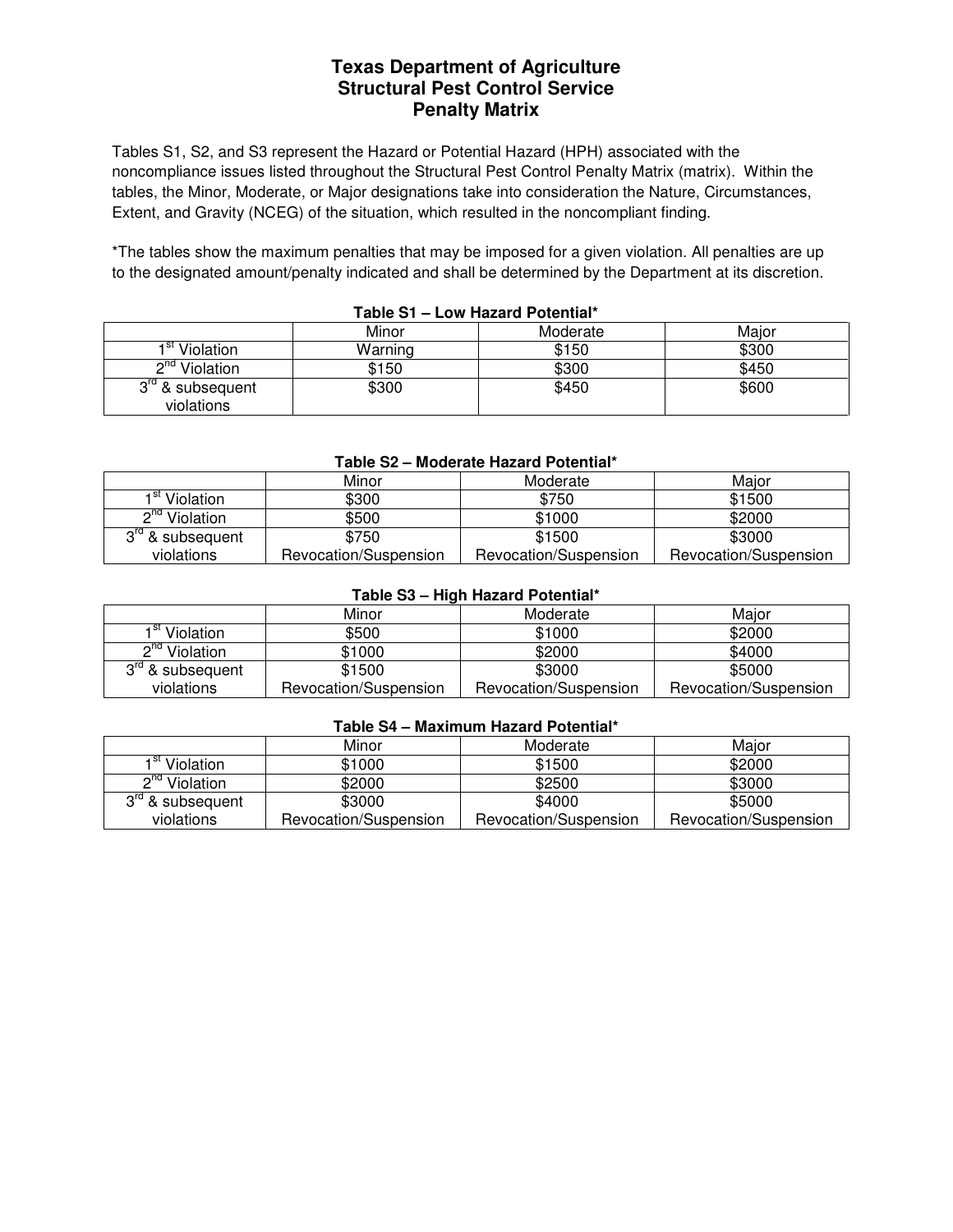ALL ACTIONS IN RESPONSE TO NONCOMPLIANCE WITH CHAPTER 7, SUBCHAPTER H OF THE TEXAS ADMINISTRATIVE CODE ARE AUTHORIZED UNDER CHAPTER 12 OF THE TEXAS AGRICULTURE CODE.

|                                                                      | <b>Texas</b>             |                          |
|----------------------------------------------------------------------|--------------------------|--------------------------|
|                                                                      | Administrative           |                          |
| <b>Violation</b>                                                     | Code                     | <b>Table</b>             |
|                                                                      | <b>Section Number(s)</b> | <b>Violation</b>         |
| <b>DIVISION 2-LICENSES</b>                                           |                          |                          |
| Operating without a license                                          | 7.121                    | S <sub>4</sub>           |
| No<br>known<br>address<br>incorrect<br>address<br>for<br>or          | 7.122                    | $\overline{S1}$          |
| business/noncommercial                                               |                          |                          |
| Insurance lapse/No insurance                                         | 7.123                    | S <sub>3</sub>           |
| Cheating/unauthorized assistance on exams                            | $7.125(10)-(15)$         | S3                       |
| Failure to notify change of address: Business/Noncommercial          | 7.126(e); 7.161(17)      | $\overline{S1}$          |
| Failure to notify change of employers- Certified                     | 7.126 / 7.142            | $\overline{S1}$          |
| applicator/technician                                                |                          |                          |
| Failure to notify of loss of responsible certified applicator        | 7.128                    | S <sub>2</sub>           |
| Non-commercial doing business as commercial or more than one         | 7.131                    | $\overline{\text{S3}}$   |
| employer without additional license(s)                               |                          |                          |
| Refusal to release training records on employment change             | 7.133(j)                 | S <sub>1</sub>           |
| Performing work w/out supervision in a category an apprentice is     | 7.133(h)                 | $\overline{\text{S3}}$   |
| not properly trained in 7.133(h)                                     |                          |                          |
| Failure to maintain technician and/or apprentice training records    | 7.133                    | S <sub>2</sub>           |
| continuing<br>education/technician<br>Failure<br>meet minimum<br>to  | 7.133(h)/7.134(b)        | $\overline{\text{S2}}$   |
| requirements                                                         |                          |                          |
|                                                                      |                          |                          |
| <b>DIVISION 3-COMPLIANCE AND ENFORCEMENT</b>                         |                          |                          |
| No TPCL numbers or magnetic numbers on vehicle                       | 7.141                    | S <sub>1</sub>           |
| Failure to register an employee                                      | 7.142(b)                 | $\overline{\text{S2}}$   |
| Failure to supervise an employee                                     | 7.143/7.133              | $\overline{\mathsf{S}3}$ |
| Use records incomplete                                               | 7.144                    | $\overline{S1}$          |
| Failure to maintain use records                                      | 7.144                    | $\overline{\text{S2}}$   |
| No business name, location address or mailing address, business      | 7.145                    | $\overline{S1}$          |
| license number (TPCL), or telephone number on contracts              |                          |                          |
| No business name, business license number and letter, location or    | 7.145(a); 7.161(16)      | S <sub>1</sub>           |
| mailing address, telephone number, or statement that the business    |                          |                          |
| is licensed and regulated by the Texas Department of Agriculture     |                          |                          |
| on a contract, warranty, termite disclosure document or guarantee    |                          |                          |
| (or incomplete/incorrect)                                            |                          |                          |
| Failure to post/provide a pest control sign                          | 7.146                    | S <sub>1</sub>           |
| Failure to provide consumer information sheet                        | 7.147                    | S1                       |
| Failure to make consumer information sheet available upon request    | 7.147                    | $\overline{S1}$          |
| Failure of school or daycare to notify parents                       | 7.148                    | $\overline{S1}$          |
| Failure to maintain emergency waivers                                | 7.148(d)                 | $\overline{S1}$          |
| Failure of apartment management or employers to post notice and      | 7.148                    | $\overline{S1}$          |
| provide consumer information sheets                                  |                          |                          |
| Use inconsistent with labeling                                       | 7.150                    | S <sub>3</sub>           |
| Any FIFRA violation--unlabeled container                             | 7.151                    | $\overline{\text{S3}}$   |
| Any violation of label instructions regarding storage or disposal    | 7.151                    | $\overline{\text{S3}}$   |
| Advertising violations                                               | 7.152                    | S3                       |
| Failure to cooperate/allow inspection or provide information/records | 7.156                    | $\overline{\text{S3}}$   |
| or providing false information                                       |                          |                          |
|                                                                      |                          |                          |

֧֪֚֞֝֬֝֬֝֬֝֬֝֬֝